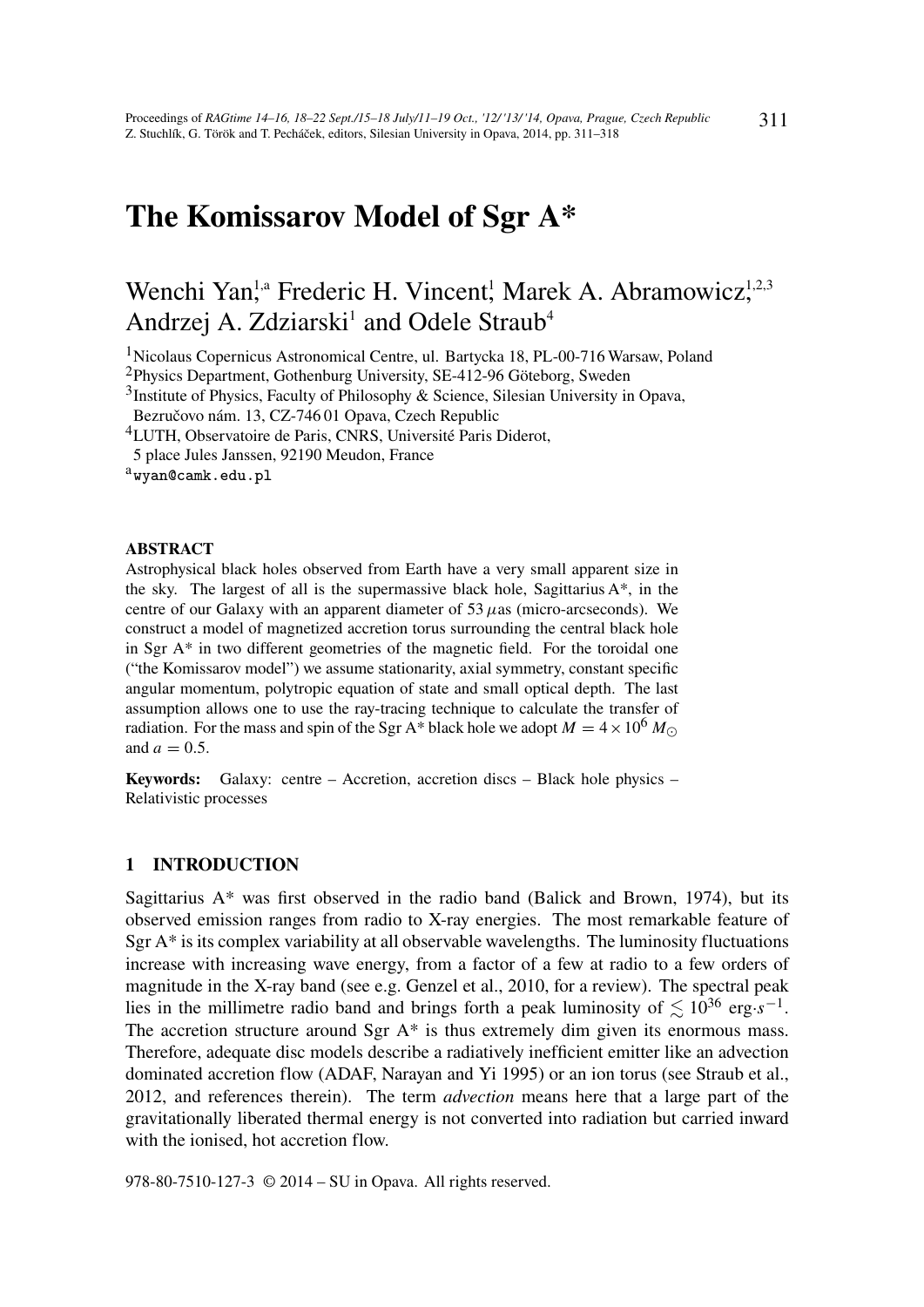# 312 *W. Yan et al.*

In the millimetre radio range, i.e. at wavelengths corresponding to the spectral peak of Sgr A\*, the Event Horizon Telescope (EHT), operational in 2015–2020, and the orbital telescope RadioAstron, launched in 2011, will be able to perform high resolution Very Large Baseline Interferometry (VLBI) observations. Like this, images of the immediate environment of the black hole will be obtained, in particular those of the accretion flow.

These new observational possibilities on Sgr  $A^*$  have stimulated a lot of recent research, reviewed, e.g. by Broderick et al. (2014). The hope is that a detailed knowledge of theoretically predicted observational appearance of the structure of the accretion flow in Sgr  $A^*$ will provide powerful and reliable tools to test Einstein's general relativity at its strong field limit. While eventually sophisticated numerical models (Global General Relativistic Radiation Magnetohydrodynamics – GGRRMHD etc.) of Sgr  $A^*$  will be used to make a meaningful comparison between theory and observations, in the foreseeable future simple *analytic* models will be invaluable as a secure guide in the vast parameter space that needs to be explored.

Following this idea, we have recently constructed an analytic optically thin Polish Doughnut model of Sgr A\* (Straub et al., 2012). It assumed that the magnetic field in Sgr A\* had no global structure, but instead was chaotic, i.e. locally isotropic. In this paper we make the next logical step by considering a model with a globally ordered (toroidal) magnetic field. We use the Komissarov (2006) analytic model of a magnetized optically thin Polish Doughnut and follow all its assumptions. In the Komissarov model, all general relativistic effects, and influence of the (toroidal) magnetic field are fully and exactly taken into account. They are calculated from the first principles with no approximation. The presence of a magnetic field is important in calculations of the synchrotron radiation emissivity, which is also done. We consider here a torus-shaped, barotropic, and *stationary* disk with axisymmetry and constant angular momentum around a Kerr black hole. The disk is fully ionized. These assumptions reflect the basic physics of the real object.

We summarize the basic features of the magnetized torus model and its synchrotron radiation in Sections 2 and 3, respectively. Section 4 presents conclusions and perspectives.

# 2 MAGNETIZED ACCRETION TORUS

## 2.1 Toroidal magnetic field (the Komissarov model)

We constructed a magnetized accretion torus at the Galactic centre using the model developed by Komissarov (2006), which describes analytically a polytropic accretion torus with toroidal magnetic field in the Kerr spacetime. The magnetized accretion flow is described by the conservation law that takes the form,

$$
\nabla_{\alpha} T^{\alpha}_{\beta} = 0, \qquad T^{\alpha}_{\beta} = (h + b^2) u^{\alpha} u_{\beta} + \left( p + \frac{b^2}{2} \right) \delta^{\alpha}_{\beta} - b^{\alpha} b_{\beta} , \qquad (1)
$$

where  $h = p + \rho$  is the enthalpy, with p and  $\rho$  being the pressure and energy density of the fluid, and *b* is the magnitude of the magnetic field. The induction equation is

$$
\nabla_{\alpha}({}^*F^{\alpha\beta}) = 0, \qquad {}^*F^{\alpha\beta} = u^{\alpha}b^{\beta} - b^{\alpha}u^{\beta} \tag{2}
$$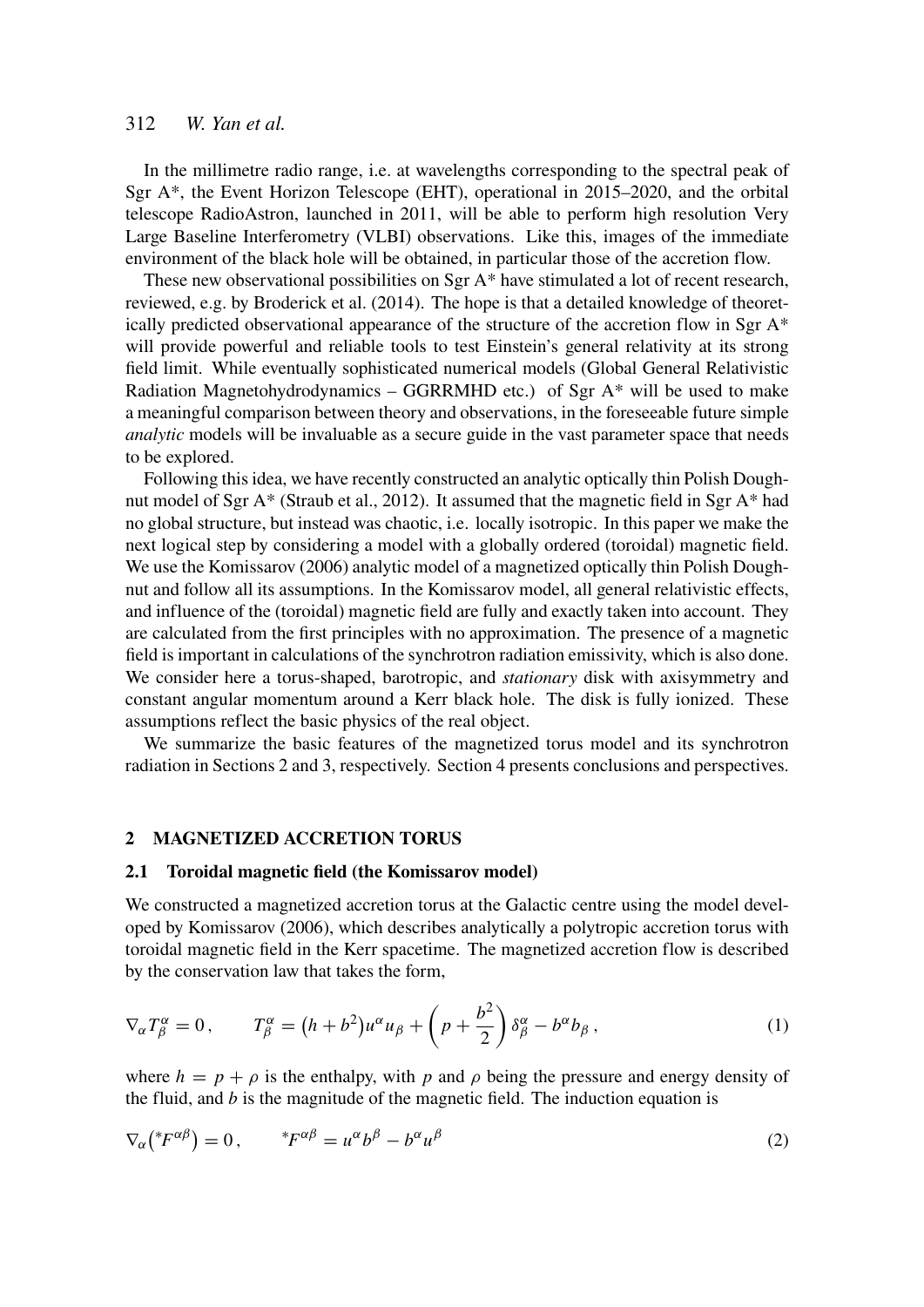and the equation of continuity

$$
\nabla_{\alpha}(nu^{\alpha}) = 0. \tag{3}
$$

The fluid 4-velocity is assumed to be

$$
\mathbf{u} = \left(u^t, 0, 0, u^\varphi\right),\tag{4}
$$

using Boyer–Lindquist coordinates. We assume a constant specific angular momentum

$$
\ell_0 \equiv -u_\varphi/u_t. \tag{5}
$$

This quantity is expressed in terms of the dimensionless specific angular momentum

$$
\lambda = \frac{\ell_0 - \ell_{\rm ms}}{\ell_{\rm mb} - \ell_{\rm ms}}, \quad 0 \le \lambda \le 1,
$$
\n(6)

where  $\ell_{\rm ms}$  and  $\ell_{\rm mb}$  are the specific angular momentum at the marginally stable and bound orbits respectively. These assumptions fully determine the 4-velocity.

The gas and magnetic pressures  $p$  and  $p_m$  are assumed to follow the polytropic prescription

$$
p = \kappa h^k, \qquad p_m = \kappa_m \mathcal{L}^{k-1} h^k, \tag{7}
$$

where  $\kappa$  and  $\kappa_m$  are polytropic constants, k is the polytropic index (assumed identical for gas and magnetic pressures), and  $\mathcal{L} \equiv g_{t\varphi}^2 - g_{tt}g_{\varphi\varphi}$  where  $g_{\mu\nu}$  is the Kerr metric.

The conservation of stress-energy leads to

$$
W_{s} - W + \frac{k}{k-1} \left( \kappa + \kappa_{m} \mathcal{L}^{k-1} \right) h^{k-1} = 0
$$
\n(8)

where the potential  $W = -\ln|u_t|$  is used. We assume that the torus fills its Roche lobe, which fixes the central radius of the torus and its surface, thus the values of the potential at the centre,  $W_c$ , and at the surface,  $W_s$ , of the torus. This immediately gives

$$
h = h_{\rm c} \left( \omega \frac{\kappa + \kappa_m \mathcal{L}_{\rm c}^{k-1}}{\kappa + \kappa_m \mathcal{L}^{k-1}} \right)^{1/(k-1)}, \qquad (9)
$$

where  $\omega = (W - W_s)/(W_c - W_s)$  and  $\mathcal{L}_c$  is the value of  $\mathcal{L}$  at the centre of the torus.

The polytropic constants  $\kappa$  and  $\kappa_m$  can be expressed according to

$$
\kappa = h_{\rm c}^{1-k} (W_{\rm c} - W_{\rm s}) \frac{k-1}{k} \frac{\beta_{\rm c}}{1+\beta_{\rm c}}, \qquad \kappa_m = \frac{\mathcal{L}_{\rm c}^{1-k}}{\beta_{\rm c}} \kappa , \qquad (10)
$$

where  $\beta_c$  is the central magnetic pressure ratio,  $\beta_c \equiv p_c/p_{m.c}$ . The electron number density

$$
n_{\rm e} = \frac{h - \kappa h^{\rm k}}{\mu_{\rm e} m_u} \tag{11}
$$

is then known analytically.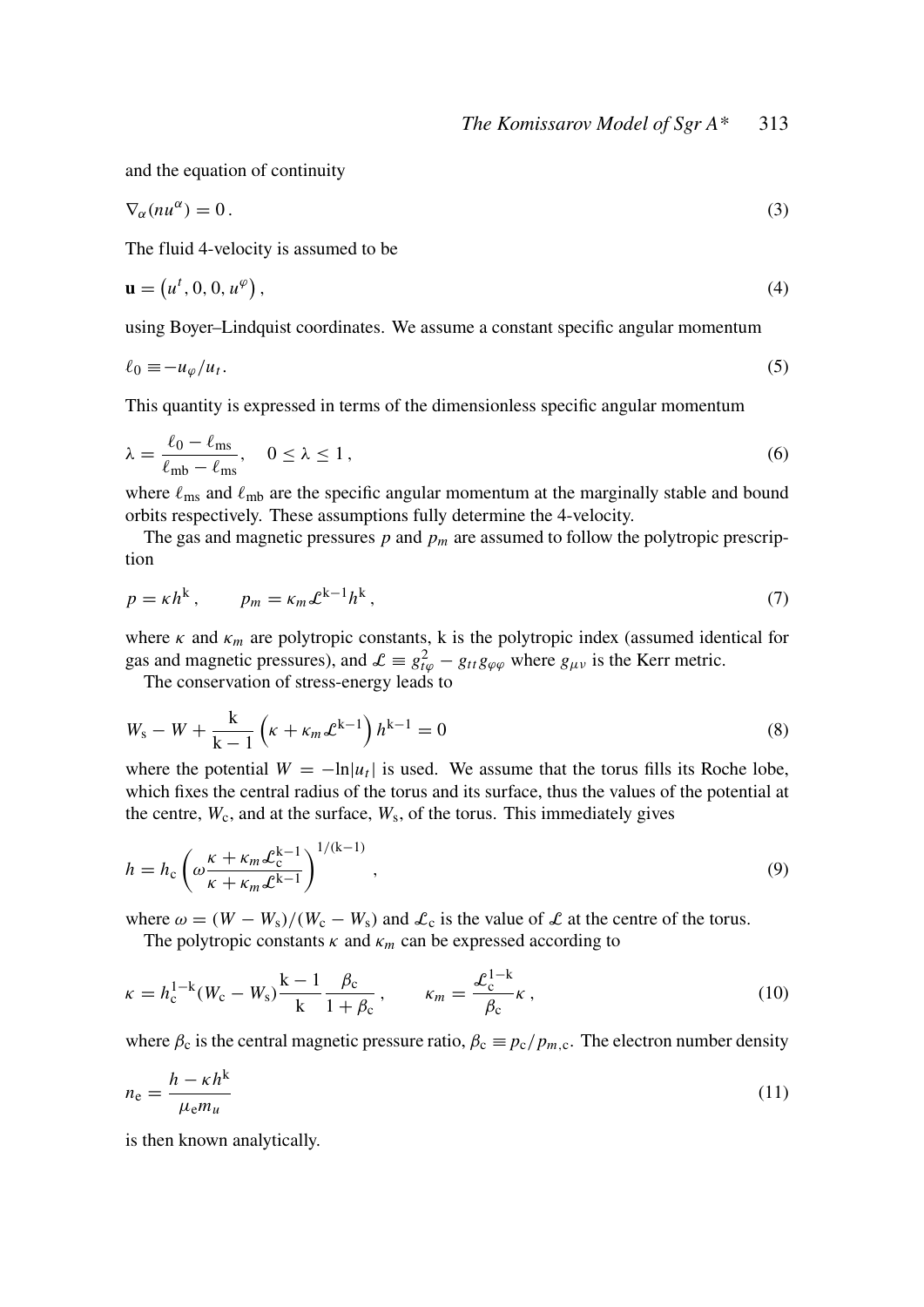# 314 *W. Yan et al.*

The magnetic field in Boyer–Lindquist frame is assumed to be toroidal:  $b^{\alpha} = (b^t, 0, 0, b^{\varphi})$ . Using the definition of the magnetic pressure,  $p_m = b^{\alpha} b_{\alpha}/2$ , and assuming that  $b^{\alpha} u_{\alpha} = 0$ (i.e. the magnetic field 4-vector is in the rest space of the comoving observer), it is easy to get

$$
b^{\varphi} = \sqrt{\frac{2p_m}{g_{\varphi\varphi} + 2\ell_0 g_{t\varphi} + \ell_0^2 g_{tt}}}, \qquad b^t = \ell_0 b^{\varphi} \,, \tag{12}
$$

which is fully known analytically.<sup>1</sup> The magnitude of the magnetic 3-vector field  $\bm{B}$  meawhich is fully known analytically. The magnitude of the magnetic 3-vector field *b* measured by an observer comoving with the fluid is then  $||B|| = \sqrt{b^{\alpha}b_{\alpha}}$ . Let us consider one synchrotron photon emitted at a given point of the torus. Let  $p$  be the 4-vector tangent to the photon geodesic and *l* be its projection orthogonal to  $u$ . The angle  $\vartheta$  between the magnetic field *B* and the direction of emission is given by  $\mathbf{l} \cdot \mathbf{B} = ||\mathbf{l}|| \, ||\mathbf{B}|| \, \cos \vartheta$ , it is known analytically as well.

We now note that such an accretion torus cannot be made of a perfect gas. If it were, then  $pmu/(\rho k_B) = T/\mu_e$  where *T* is the electron temperature and  $k_B$  is the Boltzmann constant. However, it is easy to see that  $p/\rho$  is independent of the central value of the enthalpy  $h_c$ . Thus the temperature would be independent of  $h<sub>c</sub>$  as well, and would be purely determined by the geometry of spacetime, which does not make sense. We will still assume that there exists a relation  $T = Cp/\rho$  where C is a constant, but does not take its perfect-gas value. Rather, we choose  $T_c$  at the centre of the torus and define the constant C by  $T_c = C p_c / \rho_c$ . Then

$$
T = T_{\rm c} \left(\frac{\rho}{\rho_c}\right)^{k-1} \tag{13}
$$

depends on the choice of  $T_c$ , and no longer only on spacetime geometry.

#### 2.2 Isotropic magnetic field

An accretion torus with isotropic (i.e. chaotic) magnetic field has already been studied around Sgr  $A^*$  by Straub et al. (2012). This model is simply the limit of the Komissarov (2006) model with  $\kappa_m = 0$ . The section above thus directly applies to this simpler case. The magnetic field strength is obtained by assuming that the magnetic pressure is everywhere related to the gas pressure through

$$
p_m = \frac{1}{\beta}p\tag{14}
$$

thus, the  $\beta$  parameter is valid in the whole torus, not only at its centre. Then the magnetic field strength is given by

$$
B^2 = 2p_m \tag{15}
$$

<sup>&</sup>lt;sup>1</sup> Note that *b*<sup>*t*</sup> is proportional to *b*<sup> $\varphi$ </sup> is a natural result of setting *b*<sup>*r*</sup> = 0.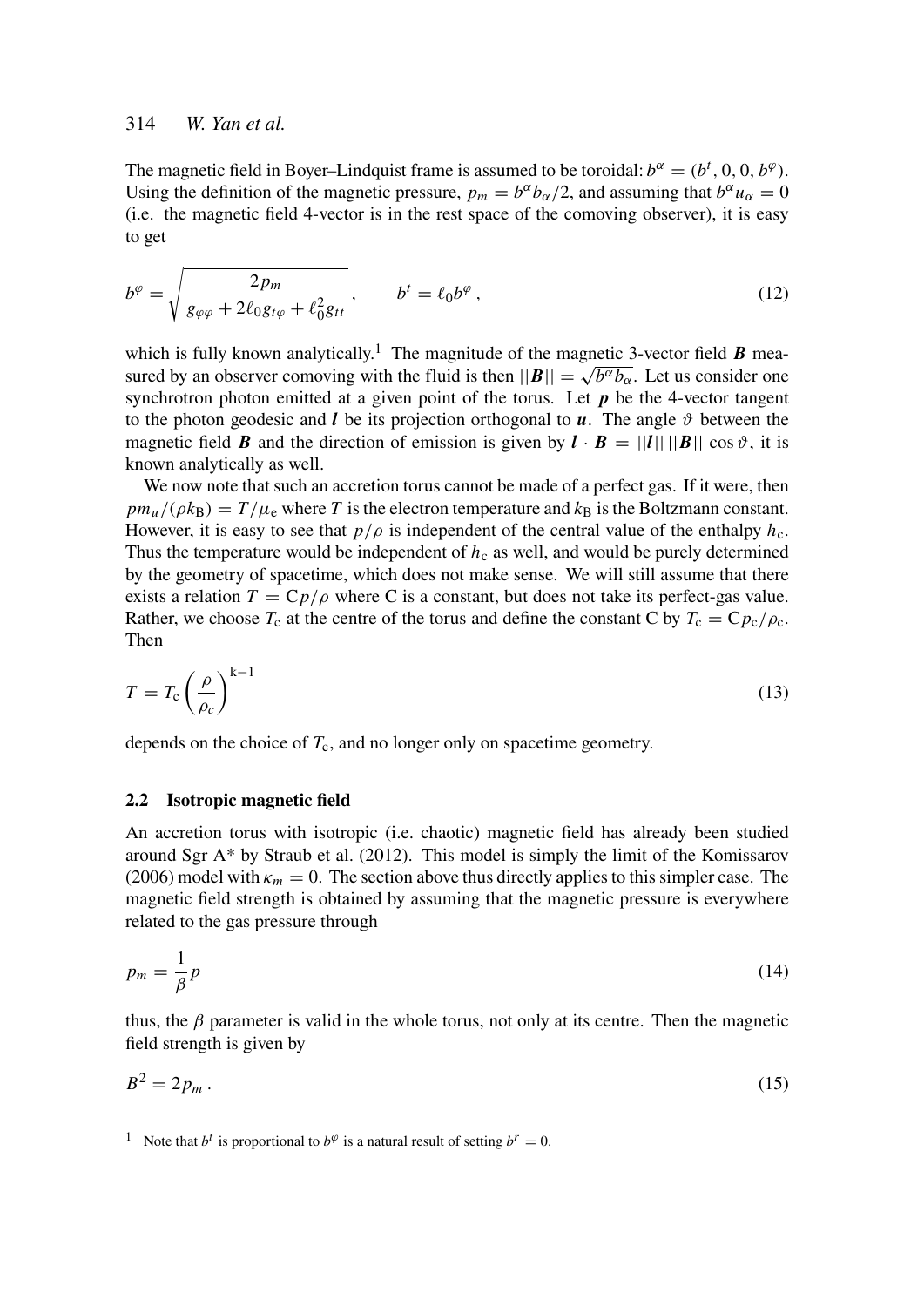## 3 SYNCHROTRON RADIATION

Millimetre-wavelength emission coming from Sgr A\* has been attributed to a region close to the event horizon of the supermassive black hole and can be explained by thermal synchrotron radiation (see, e.g. Genzel et al., 2010).

## 3.1 Toroidal magnetic field

Wardziński and Zdziarski (2000) show that for a mildly relativistic Maxwellian electron distribution,

$$
n_{e}(\gamma) = \frac{n_{e}}{\theta_{e}} \frac{\gamma (\gamma^{2} - 1)^{1/2}}{K_{2}(1/\theta_{e})} \exp\left[-\frac{\gamma}{\theta_{e}}\right],
$$
\n(16)

where  $\theta_e = k_B T / (m_e c^2)$ ,  $m_e$  being the electron mass,  $\gamma = (1 - v^2/c^2)^{-1/2}$  is the Lorenz factor and  $K_2$  is a modified Bessel function, the emission coefficient is

$$
j_v^{\text{dir}} = \frac{\pi e^2}{2c} (\nu v_0)^{1/2} \mathcal{K}(\gamma_0) n_e(\gamma_0) \left( 1 + 2 \frac{\cot^2 \vartheta}{\gamma_0^2} \right) \times \left[ 1 - \left( 1 - \gamma_0^{-2} \right) \cos^2 \vartheta \right]^{1/4} Z(\vartheta, \gamma_0), \quad (17)
$$

where  $v_0 \equiv eB/(2\pi m_e c)$  is the cyclotron frequency. The superscript dir means that this emission coefficient depends on the angle between the magnetic field and the direction of emission, no angle averaging has been performed. Then,

$$
\gamma_0 = \begin{cases} \left[ 1 + \left( \frac{2\upsilon \theta_e}{\upsilon_0} \right) \left( 1 + \frac{9\upsilon \theta_e \sin^2 \vartheta}{2\upsilon_0} \right)^{-\frac{1}{3}} \right]^{\frac{1}{2}} & \theta_e \lesssim 0.08 \,, \\ \left[ 1 + \left( \frac{4\upsilon \theta_e}{3\upsilon_0 \sin \vartheta} \right)^{\frac{2}{3}} \right]^{\frac{1}{2}} & \theta_e \gtrsim 0.08 \end{cases} \tag{18}
$$

is the Lorenz factor of those thermal electrons that contribute most to the emission at  $\nu$ , and

$$
\mathcal{X}(\gamma) = \begin{cases} \left[\frac{2\theta_e(\gamma^2 - 1)}{\gamma(3\gamma^2 - 1)}\right]^{1/2}, & \theta_e \lesssim 0.08\\ \left(\frac{2\theta_e}{3\gamma}\right)^{1/2}, & \theta_e \gtrsim 0.08 \end{cases}
$$
(19)

$$
t \equiv (\gamma^2 - 1)^{\frac{1}{2}} \sin \vartheta , \; n \equiv \frac{\nu \left( 1 + t \, 0 (\gamma_0)^2 \right)}{\nu_0 \gamma} , \; Z(\vartheta, \gamma) = \left\{ \frac{t \, \exp \left[ \left( 1 + t^2 \right)^{-\frac{1}{2}} \right]}{1 + \left( 1 + t^2 \right)^{\frac{1}{2}}} \right\}^{2n} . \tag{20}
$$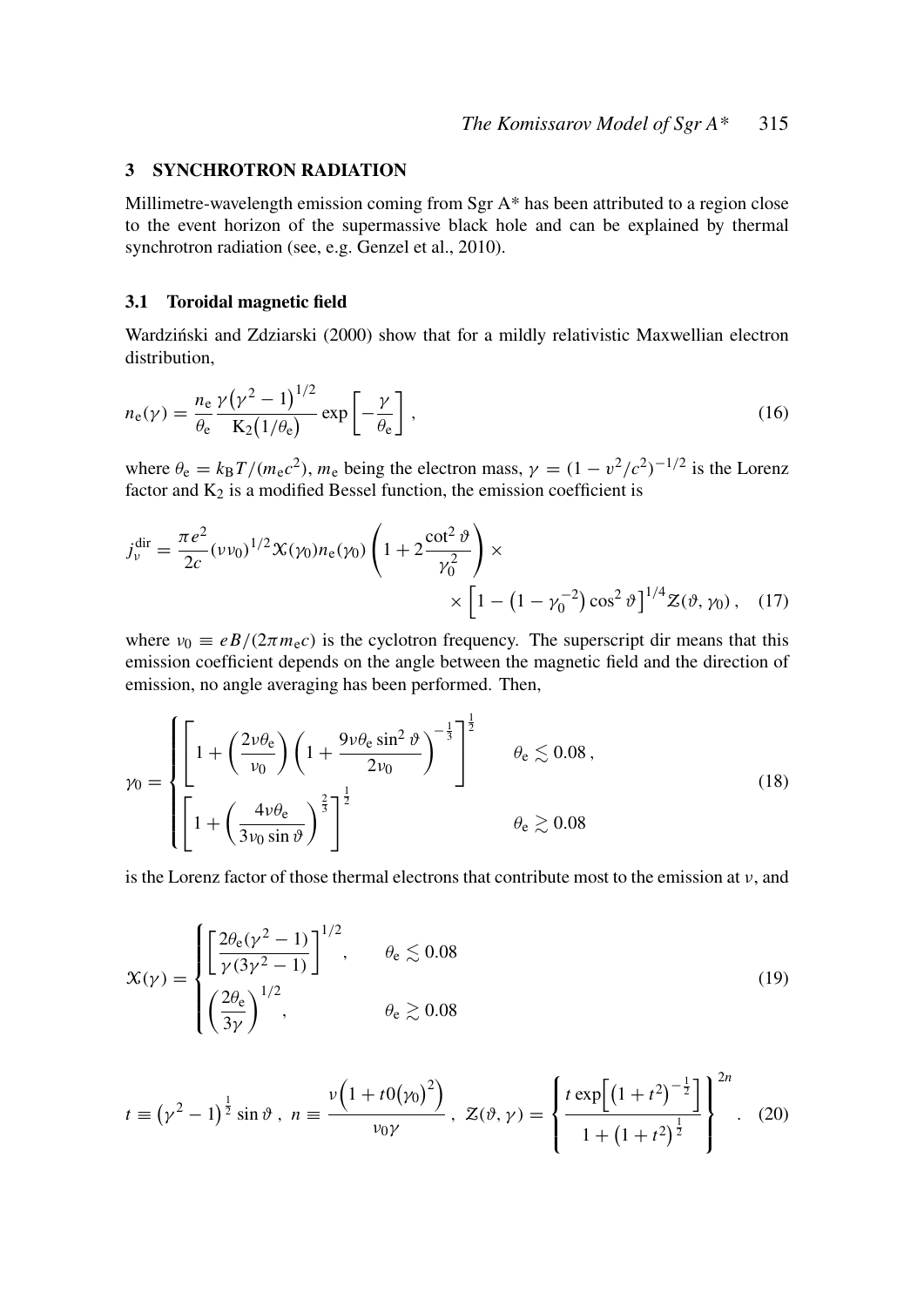# 316 *W. Yan et al.*

Synchrotron radiation becomes self-absorbed below a critical frequency  $v_c$  where the plasma becomes optically thick. The emitted spectrum below this frequency will follow the Rayleigh–Jeans emission law. Following Narayan and Yi (1995) we determine the selfabsorption critical frequency by asking that at this frequency and at the current radius*r*, the synchrotron emission over the volume of the sphere with radius*r* equates the Rayleigh–Jeans emission from the surface of this sphere, i.e.

$$
\frac{4}{3}\pi r^3 j_v^{\text{dir}}(v_{\text{c}}) = \pi B_v(v_{\text{c}}) 4\pi r^2, \qquad (21)
$$

where  $B_v = 2k_B T v^2/c^2$  is the Rayleigh–Jeans emission law. The synchrotron emitted spectrum is then smoothly connected with a Rayleigh–Jeans spectrum below  $v_c$ .

## 3.2 Isotropic magnetic field

Wardziński and Zdziarski (2000) give the angle-averaged limit of the synchrotron emission

$$
j_v^{\text{avg}} = \frac{2^{1/6} \pi^{3/2} e^2 n_e v}{3^{5/6} c K_2 (1/\theta_e) v^{1/6}} \exp\left[-\left(\frac{9v}{2}\right)^{1/3}\right],\tag{22}
$$

where  $v = v/(v_0 \theta_e^2)$ . The superscript avg now refers to an emission coefficient after angle averaging. There is a multiplicative correction factor *a* in this expression in Wardzinski and Zdziarski (2000), which is close to unity, and which we do not take into in this work as we are not interested in very precise values of synchrotron fluxes. We note that the equation above is only valid for a mildly relativistic plasma,  $\theta_e \lesssim 1$ . This condition is satisfied in our model.

The self-absorbed synchrotron is treated in the same way as for the toroidal magnetic field case.

Figure 1 illustrates the synchrotron images of a Komissarov torus at 1.3 mm and demonstrates that for some values of spin and inclination, the size of the emitting zone satisfies the VLBI constraints imposed by Doeleman et al. (2008).

### 4 CONCLUSION AND PERSPECTIVES

We have constructed a millimetre-wavelength synchrotron radiative model for Sgr A\* based on the fully general relativistic, analytical magnetized torus model of Komissarov (2006), who assumes a purely toroidal magnetic field. Our work presented here is only theoretical. It will be useful to construction of a multi-dimensional network of Komissarov's models. For each model of the network one calculates the theoretical silhouette (in different wavelengths) and theoretical electromagnetic spectra of Sgr  $A^*$ , as could be found in another paper of the same authors (Vincent et al., 2014). This may be then compared with the observed silhouette and spectra. The best fit may give an estimate the black hole spin, and other parameters.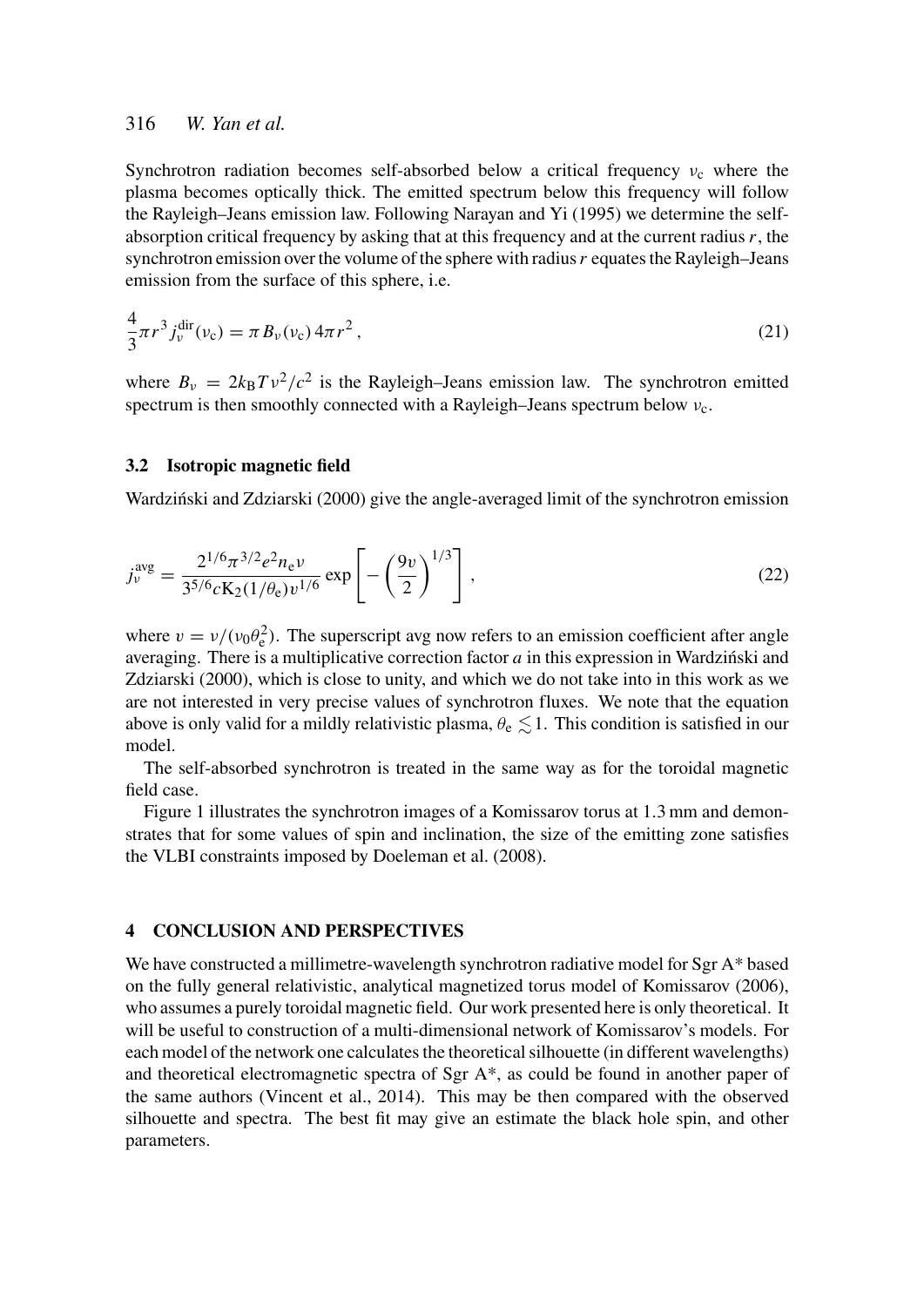

Figure 1. Images (maps of specific intensity) at 1.3 mm of a torus satisfying the millimetre spectral constraints for Sgr A\* (see Vincent et al., 2014, for details). The dotted circle show the  $1\sigma$  confidence domain from Doeleman et al. (2008). The thin solid curve encompass the region containing 50 % of the total flux. Here *a* and *i* are the black hole spin and inclination. The color bar is common to all panels, and graduated in cgs units (erg  $\cdot$  s<sup>-1</sup> cm<sup>2</sup> str<sup>-1</sup> Hz<sup>-1</sup>).

We believe that the Komissarov model for Sgr  $A^*$  as developed in this work may be of interest for the future data analysis linked with the EHT project. In particular, this model may be a suitable test bed for investigating the observational counterparts of compact objects alternative to the Kerr black hole.

In order to further test the possibility to constrain the magnetic field geometry in the vicinity of Sgr A\*, future work will be dedicated to investigating the polarization predictions of the Komissarov and chaotic models. Future work will also be dedicated to developing a full analysis of the parameter space of the Komissarov model in order to provide a robust fit to observed data.

### ACKNOWLEDGEMENTS

The present work was supported by the Polish NCN grants UMO-2013/08/A/ST9/00795, UMO-2011/01/B/ST9/05439 and Czech Grant MSM 4781305903.